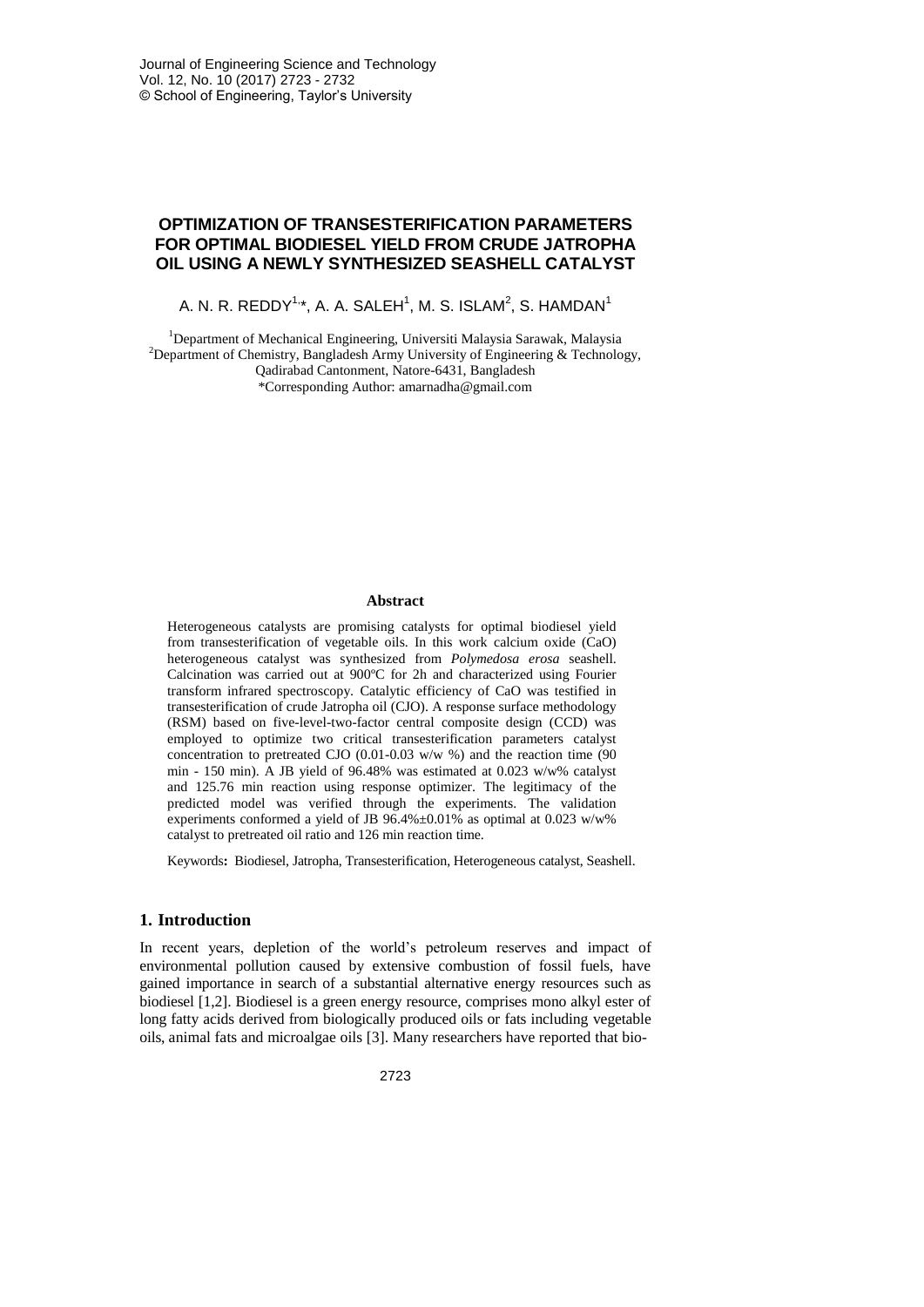| <b>Abbreviations</b> |                                     |  |  |  |
|----------------------|-------------------------------------|--|--|--|
| <b>ANOVA</b>         | Analysis of variance                |  |  |  |
| <b>CCD</b>           | Central composite design            |  |  |  |
| <b>CJO</b>           | Crude Jatropha oil                  |  |  |  |
| <b>FFA</b>           | Free fatty acid                     |  |  |  |
| FT-IR                | <b>Fourier Transform Infrared</b>   |  |  |  |
| JB                   | Jatropha biodiesel                  |  |  |  |
| <b>JBY</b>           | Jatropha biodiesel yield            |  |  |  |
| <b>JCL</b>           | Jatropha curcas Linnaeus            |  |  |  |
| <b>MeOH</b>          | Methanol                            |  |  |  |
| <b>PE</b>            | Polymesoda erosa                    |  |  |  |
| <b>RSM</b>           | <b>Response Surface Methodology</b> |  |  |  |

diesel can be used alone or blended with petro diesel to produce biodiesel blend. The blends depict similar characteristics as petro diesels and emits lesser hazardous emissions compare to that of fossil fuels [4]. At present major challenges were developing a biofuel with international specifications, without affecting the food demand.

Jatropha was chosen as feedstock due to its adaptability in tropical and subtropical climates in marginal and non-agriculture areas. Apart from that, the *Jatropha curcas* Linnaeus (JCL) seed are found to be toxic to human and animals [5,6]. JCL comes from Euphorbiaceous family. It is a fast-growing tree which has a life span of about or more than 50 years and contains 27% to 40% of oil in the seeds [7,8]. Biodiesel production from vegetable oils or animal fats, triglycerides transesterification using methanol was the most prominent among all other methods like direct use or blending, pyrolysis, micro-emulsion and transesterification [9]. In transesterification, triglycerides in vegetable oil will react with alcohol to form a mixture of fatty acid alkyl esters. Chung and coresearchers [10] have reported, transesterification based on the amount of free fatty acids (FFA), both acidic-catalysts and basic-catalysts can be used and concluded that homogeneous catalysts were not recommended for oils which contains 3% to 40% FFA. Marchetti et al. [11] and Gubitz et al. [12] reported that homogeneous catalyst and FFA will interact to produce soap and hence the amount of catalyst available for the transesterification would be reduced, and also it complicates the down streaming separation and biodiesel purification. The earlier works by many researchers manifests that heterogeneous origin catalysts were more promising catalyst in biodiesel production and there is a substantial need for their synthesis from alternative sources.

The *Polymesoda erosa (*PE) species has been widely reported from the Indo-Pacific region and it is known as a prominent fishery source in the many islands of tropical and sub-tropical regions and locally it is called as Lokan [13]. Response Surface Methodology (RSM) is an emerging statistical and optimization technique which facilitates the user to expedite inter-relationships among the independent input parameters in interactions and also their impact on the dependent [14]. The central composite design (CCD) based RSM method was utilized to testify the transesterification process parameters optimization so as to optimize the biodiesel yield with different combinations of the factors and levels [15-17].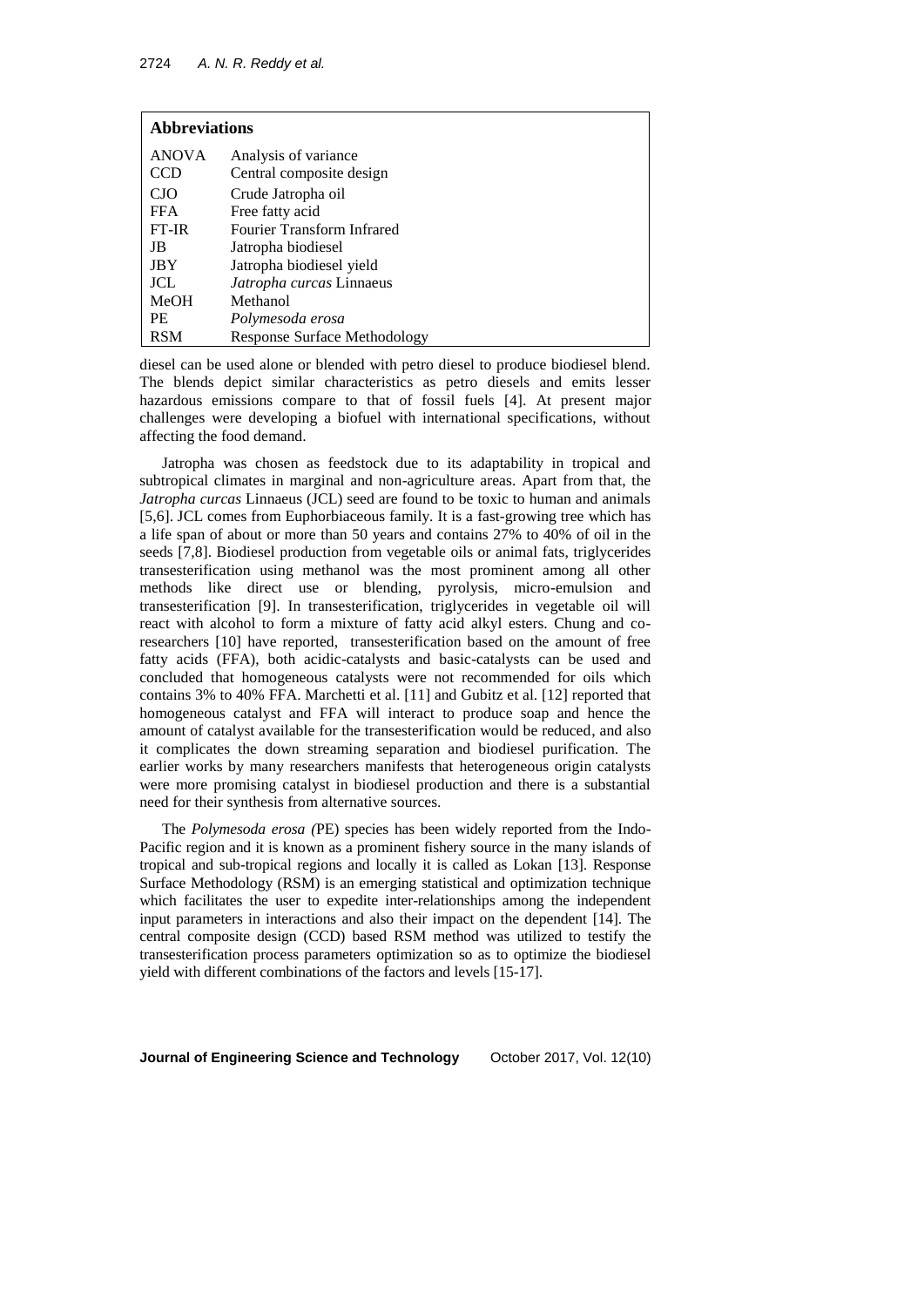The aim of this study is to synthesize a heterogeneous base catalyst, CaO from a new source, PE seashells, for biodiesel production from crude Jatropha oil (CJO). A comprehensive investigation was carried out on the two step transesterification process parameters. The key reaction parameters Catalyst concentration-to-pretreated oil (0.01-0.03 w/w %) and reaction time (90-150 min) were considered for optimal Jatropha biodiesel (JB) yield from pretreated CJO. A CCD based two factor-five level RSM model was adopted to analyze the impact of input parameters on the JB yield.

## **2. Material and Methods**

The research and experiments were conducted in a laboratory scale setup developed at the Faculty of Engineering, Universiti Malaysia Sarawak. Material used for biodiesel production were CJO, Methanol (MeOH)  $>99\%$  pure),  $H_2SO_4$ 95-97% pure, Potassium Hydroxide, and CaO from PE.

## **2.1. Calcium oxide catalyst synthesis**

The PE shells were collected from a local villager's stall. The edible portion attached to the shells and other impurities were removed, and rinsed thoroughly with tap water followed by double rising with distilled water. Further they were dried in hot air oven at 105ºC for 24h. The dried PE shells were ground in an agate mortar until it is in a powder form. The shell powder is calcinated in an open furnace at 900ºC for 2h. At 850ºC, the calcium carbonate of PE shell powder decomposed to calcium oxide and carbon dioxide.

## **2.2. Catalyst characterization**

In order to investigate the chemical structure of newly synthesized CaO catalyst, powder samples of CaO were tested using a Fourier Transform Infrared (FT-IR) Spectrophotometer (Model 100 series, Perkin Elmer) over a range of 4000 to  $280 \text{ cm}^{-1}$  region.

## **2.3. Biodiesel production**

Biodiesel production from CJO using newly synthesized CaO catalyst was carried out by using a standard laboratory procedure. Firstly acid pretreatment of CJO was carried out by designing an experimental protocol as reported by Deng et al. [18]. The FFA was estimated in terms of KOH in mg entail to neutralize one gram of fatty acid methyl ester. The process was repeated for three times to achieve accuracy in experimental results and finally the value of FFA was measured as 29.5%**.** Since, the FFA was greater than 4%, acid pretreatment is required and hence, biodiesel conversion was carried out using two-step transesterification [19,20] 25 ml CJO was heated over 100ºC to remove the water content in it. A mixture of sulphuric acid and methanol were prepared and added to the catalyst mixture then heated over 50ºC to 60ºC by using magnetic stirrer for 1 h, and allowed to settle down for one more hour. Methanol-water fraction was separated from the mixture and the remaining oil was washed using distilled water. The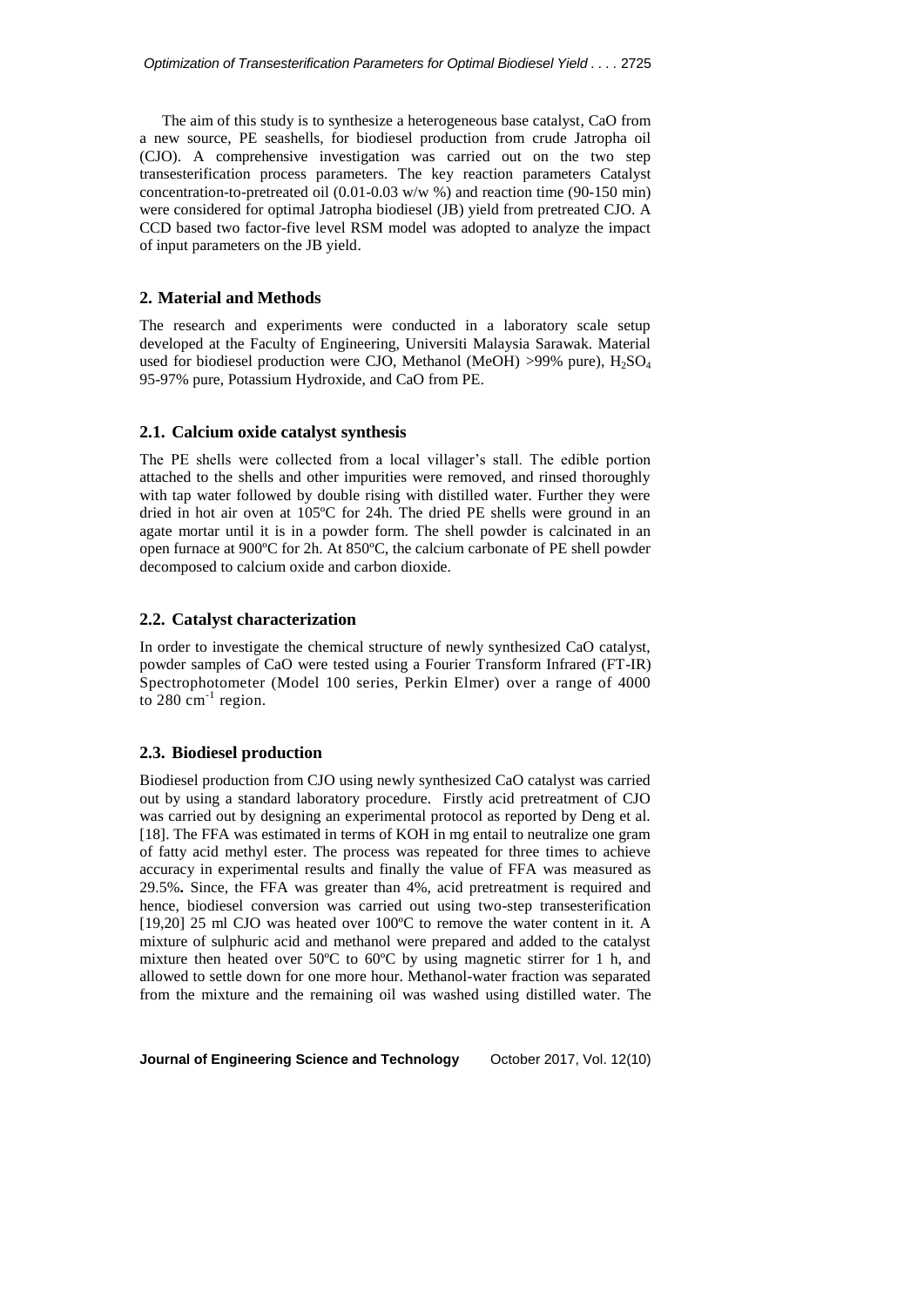pretreated oil was heated up to 100ºC with a magnetic stirrer to remove the excess water content present. Different proportion of acid catalyst over 1% to 6% to oil ratio by volume, was tested among 1% of sulphuric acid had shown the best result of which the FFA of the CJO sample was reduced to 1%.

Pretreated CJO as obtained from the optimum conditions in acid pretreatment which has less FFA value was selected to proceed with transesterification with CaO catalyst. A mixture of CaO catalyst concentration (0.01-0.03 w/w %) and 5 M solution of methanol was prepared. The contents were allowed to react at 60ºC with a variable reaction time of 90 min to 150 min., together with rigorous agitation using a magnetic stirrer. The mixture was shaken for 2h using an orbital Shaker at room temperature at a speed of 250 rpm. Further it was allowed to settle for 24h. The glycerol stocked at bottom layer was separated from the methanol-water fraction which was at the upper layer. The remaining biodiesel was washed by using distilled water and allowed to settle for 30 min to remove water from the lower layer by using a separation funnel. The filtered biodiesel was heated to 100ºC with a magnetic stirrer, to remove the water content and to get a pure biodiesel.

## **2.4. Design of experiments for maximum biodiesel yield**

A two-factor five-level CCD based RSM was employed for design of experiments. In this study, the experimental model was made using two independent variables Catalyst-to-pretreated oil ratio and reaction time to investigate their effects on the dependent factor, JB yield, during second step of transesterification. The coded and uncoded (actual) levels of the independent variables were presented in Table 1. Two replications were carried out for all design points (factorial and axial) except the center points (0, 0) and the experiments were carried out in randomized order. Table 1 lists the range and levels of the two independent factors studied. The value of  $\alpha$  (distance of the axial point from center point) for this CCD is fixed at 1.414.

The experimental data obtained was analyzed by the response surface regression procedure using a second-order polynomial Eq. (1) where Y is the response (percentage of JB yield);  $x_i$  and  $x_j$  are the uncoded independent factors and  $\beta_0$ ,  $\beta_i$ ,  $\beta_{ii}$  and  $\beta_{ij}$  are intercept, linear, quadratic and interaction constant coefficients respectively. Minitab16® Software was employed for response surface regression analysis of the model equation as well as evaluation of the analysis of variance (ANOVA). Confirmatory experiments were also performed to validate the equation.

$$
Y = \beta_0 + \sum_{i=1}^2 \beta_i x_i + \sum_{i=1}^2 \beta_{ii} x_i^2 + \sum_{i \le j} \sum_{i \le j}^2 \beta_{ij} x_i x_j \tag{1}
$$

| <b>Variable</b> |            |                          | Level |       |       |
|-----------------|------------|--------------------------|-------|-------|-------|
|                 | $-1.414$   | $\overline{\phantom{a}}$ |       |       | 1.414 |
|                 | $\rm 0.01$ | 0.015                    | 0.02  | 0.025 | 0.03  |
| $\mathbf{r}$    | 90         | 105                      | 120   | 135   | 150   |

**Table 1. Levels of the factors chosen for the study.**

(C) Catalyst to pre-treated oil ratio; (T) Reaction time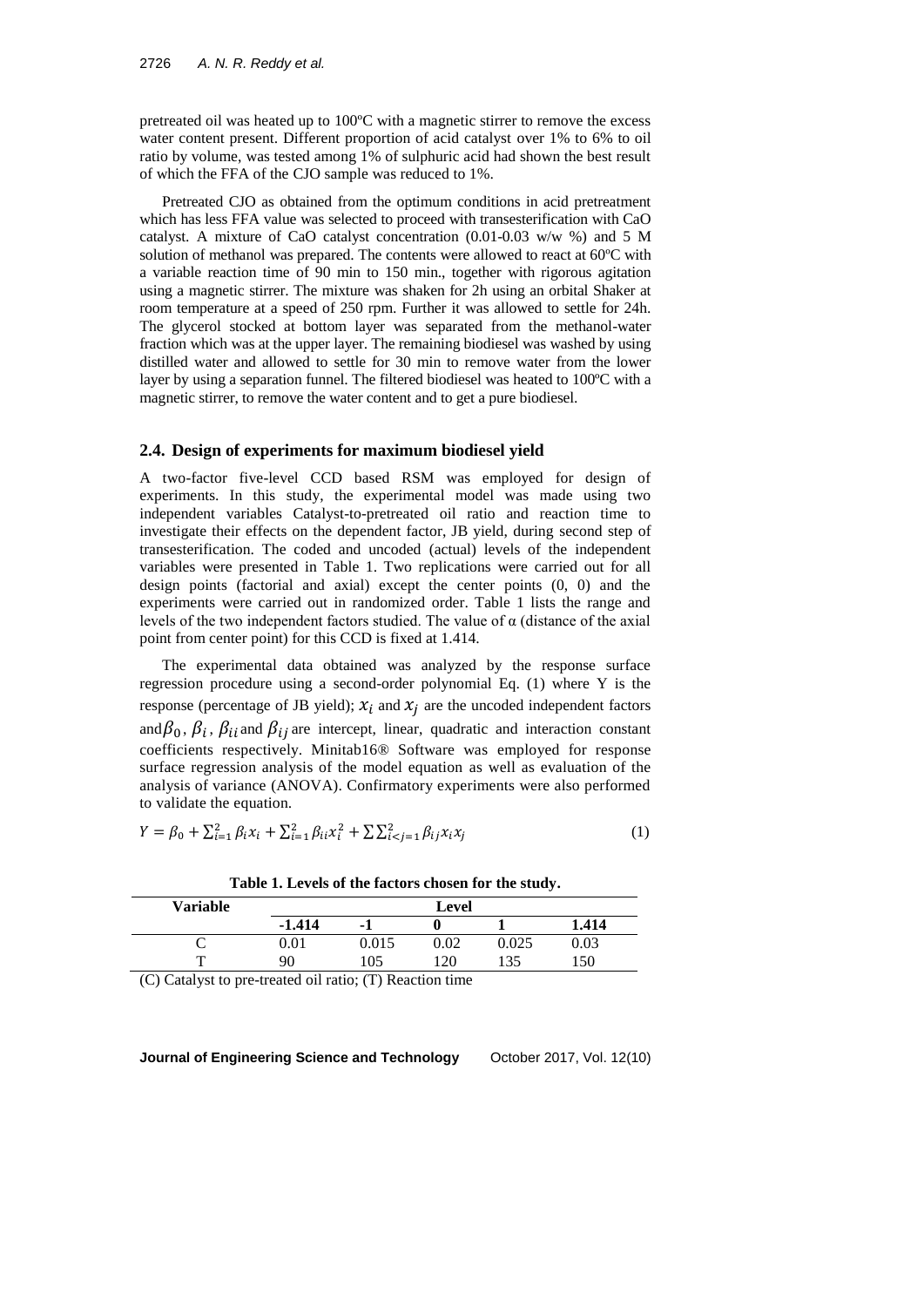#### **3. Results and Discussion**

## **3.1. CaO catalyst characterization analysis**

FTIR spectrum of CaO nano-catalyst as synthesized from PE Shells was presented in Fig. 1. The most prominent peak of CaO was appeared at the region of 3645  $\text{cm}^{-1}$  and 1445 $\text{cm}^{-1}$  due to the asymmetric vibration -OH and carbonyl group (C=O). The absorption band due to -OH group indicated that a small amount of moisture interacted with CaO during sampling [21]. The characteristic peaks as observed in the region of 1445cm<sup>-1</sup> correspond to the asymmetric stretching vibrations of carbonyl group (C=O). This result confirmed the formation of CaO [22].



**Fig. 1. FTIR spectrum of CaO catalyst as synthesized from PE shells.**

#### **3.2. Regression model**

Experimental as well as predicted values of JB yield (JBY), obtained as response at the design points were shown in Table 2. A total of 13 experimental runs were conducted in randomized order to avoid the effect of uncontrolled factors. Table 2 shows, the range and levels of the two independent variables as well as complete experimental matrix of CCD.

Among  $2<sup>n</sup>$  factorial designs (n is the number of factors, each at two-levels) 4 runs correspond axial points with combination of the variables at either its lowest (-1.414) level or highest (1.414) level together with the other variables at zero. 5 runs were carried out at the center point to determine the experimental error and the reproducibility of the data.

Multiple regression coefficients of the model are indicated in Table 3, it shows the linear and quadratic terms of C, T are significant model terms. Using the coefficients determined the predicted model for percentage conversion is given in Eq. (2). The negative sign in front of a term indicates combative effect, while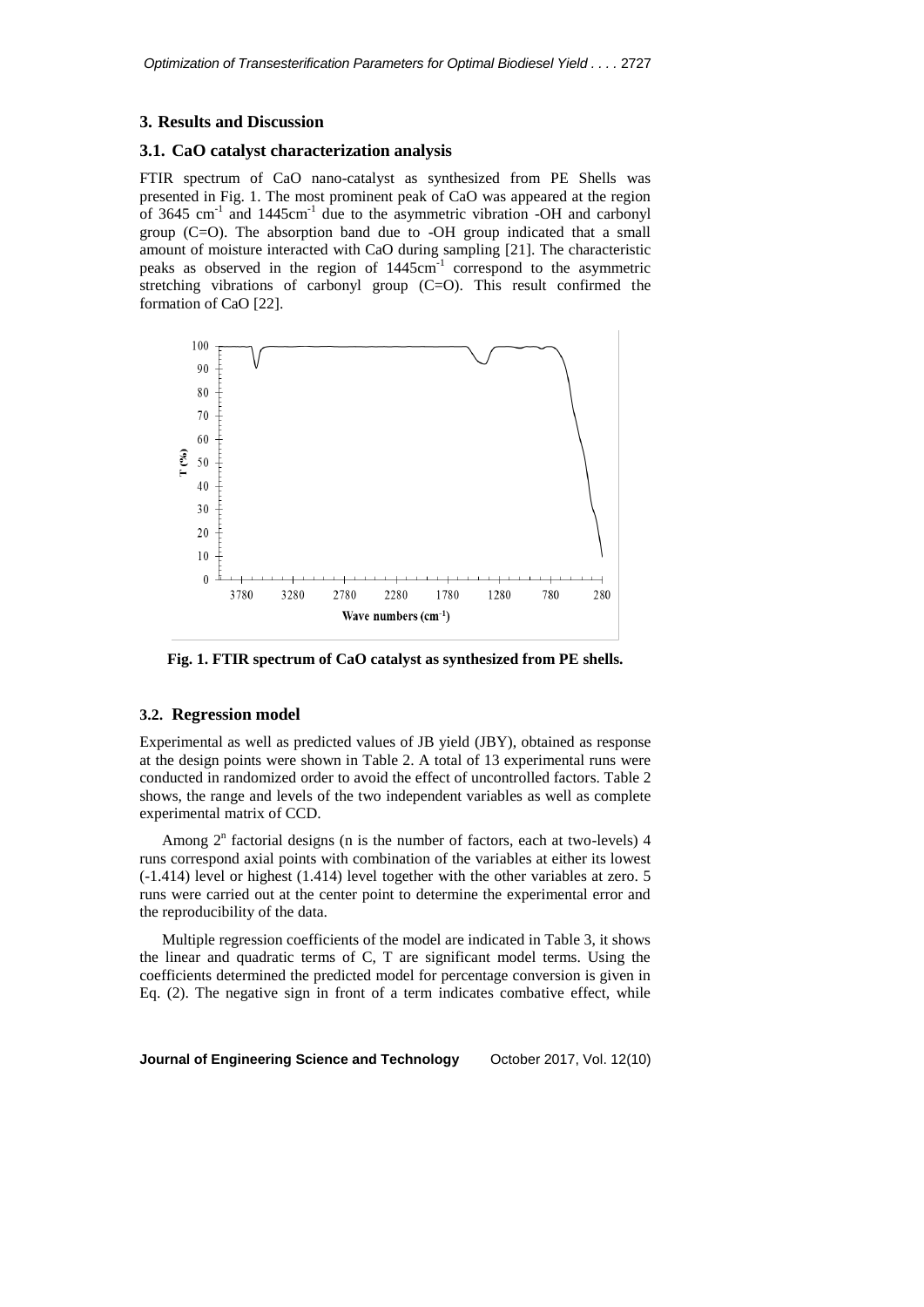positive sign coadjuvancy effect. Based on Eq. (2), Catalyst-to-pretreated oil ratio 'C' and reaction time 'T' shows positive effect on the yield of JB, however the interaction between these two variables 'CT' shows negative effect on the yield of JB. R-squared value for the developed correlation was found to be 0. 8214, implying that 82.14% of the total variation in the yield of JB is attributed to the experimental variables studied.

## $JB$  yield =  $+95.924 + 2.895C + 1.655T - 5.019C^2 - 3.434T^2 + 1.09CT$  (2)

The regression model equation was found to provide a very accurate description of the experimental data, indicating that it was successful in capturing the correlation between the variables to the yield of JB. The adequacy of the model was also checked with ANOVA as shown in Table 4. Based on 99% confidence level, the model was tested to be significant as the computed. Effect of C and T on percentage JB yield is shown in contour plot of Fig. 2, were as the Fig. 3 shows the surface plot of percent JB yield.

| Std.             | Run            | Point  | Variables: actual (coded) | $JBY\%$      | $JBY\%$ |         |
|------------------|----------------|--------|---------------------------|--------------|---------|---------|
| Order<br>Order   |                | type   | $C(w/w \ \%)$             | $T$ (min)    | (Exp.)  | (Pred.) |
| 5                | 1              | Axial  | $0.010(-1.414)$           | 120(0)       | 89.33   | 88.01   |
| 8                | $\mathfrak{D}$ | Axial  | 0.020(0)                  | 150 (1.414)  | 94.37   | 94.15   |
| 6                | 3              | Axial  | 0.030(1.414)              | 120(0)       | 93.97   | 93.80   |
| 7                | $\overline{4}$ | Axial  | 0.020(0)                  | $90(-1.414)$ | 92.1    | 90.84   |
| 9                | 5              | Center | 0.020(0)                  | 120(0)       | 96.35   | 95.92   |
| 13               | 6              | Center | 0.020(0)                  | 120(0)       | 96.53   | 95.92   |
| 2                | 7              | Fact   | 0.025(1)                  | $105(-1)$    | 93.27   | 94.70   |
| 3                | 8              | Fact   | $0.015(-1)$               | 135(1)       | 91.92   | 93.46   |
| $\boldsymbol{4}$ | 9              | Fact   | 0.025(1)                  | 135(1)       | 95.42   | 95.81   |
| $\mathbf{1}$     | 10             | Fact   | $0.015(-1)$               | $105(-1)$    | 88.68   | 91.26   |
| 12               | 11             | Center | 0.020(0)                  | 120(0)       | 96.61   | 95.92   |
| 10               | 12             | Center | 0.020(0)                  | 120(0)       | 96.43   | 95.92   |
| 11               | 13             | Center | 0.020(0)                  | 120(0)       | 96.68   | 95.92   |

**Table 2. Central composite design matrix for JB yield prediction.**

**Table 3. Regression coefficients of predicted quadratic polynomial model.**

| Term                          | SE Coef.<br>Coefficient |        | <b>T</b> value       | <b>P</b> value |  |
|-------------------------------|-------------------------|--------|----------------------|----------------|--|
| Constant $(\beta_0)$          | 95.924                  | 0.6381 | 150.321              | 0.000          |  |
| $C(\beta_1)$                  | 2.895                   | 0.8873 | 3.263                | 0.014          |  |
| $T(\boldsymbol{\beta}_2)$     | 1.655                   | 0.8873 | 1.865                | 0.104          |  |
| $C^2(\beta_1^2)$              | $-5.019$                | 1.2842 | $-3.908$             | 0.006          |  |
| $T^2(\boldsymbol{\beta}_2^2)$ | $-3.434$                | 1.2842 | $-2.674$             | 0.032          |  |
| $C \times T(\beta_{12})$      | $-1.09$                 | 3.0736 | $-0.355$             | 0.733          |  |
| $S = 1.53682$                 | $Press = 124.442$       |        |                      |                |  |
| $R-Sq = 82.14%$               | $R-Sq(pred) = 0.00%$    |        | $R-Sq(adi) = 69.38%$ |                |  |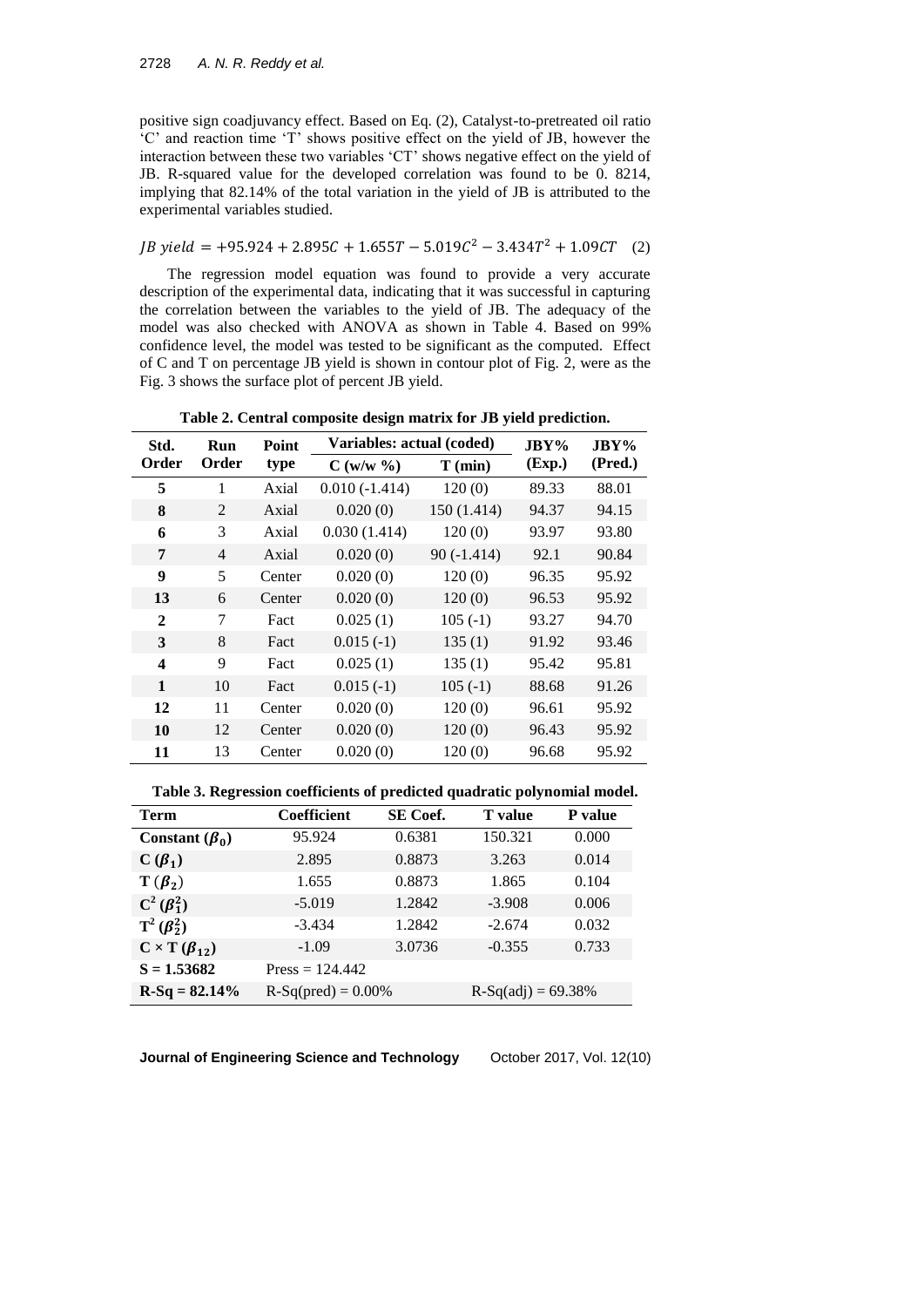| <b>rapic 4. Analysis of variance for optimal 3D yield</b> 70. |                |        |        |         |        |          |
|---------------------------------------------------------------|----------------|--------|--------|---------|--------|----------|
| <b>Source</b>                                                 | DF             | Seq SS | Adj SS | Adj. MS | F      | P        |
| <b>Regression</b>                                             | 5              | 76.016 | 76.016 | 15.203  | 6.44   | 0.015    |
| <b>Linear</b>                                                 | $\overline{2}$ | 33.360 | 33.360 | 16.680  | 7.06   | 0.021    |
| C                                                             | 1              | 25.143 | 25.143 | 25.143  | 10.65  | 0.014    |
| Т                                                             | 1              | 8.217  | 8.217  | 8.217   | 3.48   | 0.104    |
| <b>Square</b>                                                 | $\overline{2}$ | 42.359 | 42.359 | 21.179  | 8.97   | 0.012    |
| $\mathrm{C}^2$                                                | 1              | 25.472 | 36.073 | 36.073  | 15.27  | 0.006    |
| $T^2$                                                         | 1              | 16.887 | 16.887 | 16.887  | 7.15   | 0.032    |
| <b>Interaction</b>                                            | 1              | 0.297  | 0.297  | 0.297   | 0.13   | 0.733    |
| $C \times T$                                                  | 1              | 0.297  | 0.297  | 0.297   | 0.13   | 0.733    |
| <b>Residual Error</b>                                         | 7              | 16.533 | 16.533 | 2.362   |        |          |
| <b>Lack-of-Fit</b>                                            | 3              | 16.462 | 16.462 | 5.487   | 310.02 | $\theta$ |
| <b>Pure Error</b>                                             | 4              | 0.071  | 0.071  | 0.018   |        |          |
| Total                                                         | 12             | 92.549 |        |         |        |          |

**Table 4. Analysis of variance for optimal JB yield %.**

Response optimizer was utilized to optimize critical parameters for optimal JB yield. According to Fig. 4 the optimal values were found to be 0.023 w/w% 'C' and 125.76 min 'T' and an optimal JB yield of 96.48% was estimated. To ensure the validity and accuracy of the estimated response, a series of transesterification experiments were performed at the optimal parametric levels 0.023 w/w% 'C' and 126 min 'T' and 96.4%±0.01% JB yield was reported consistently.



**Fig. 2. Contour plots of catalyst to pretreated oil ratio and reaction time effect on JB yield %.**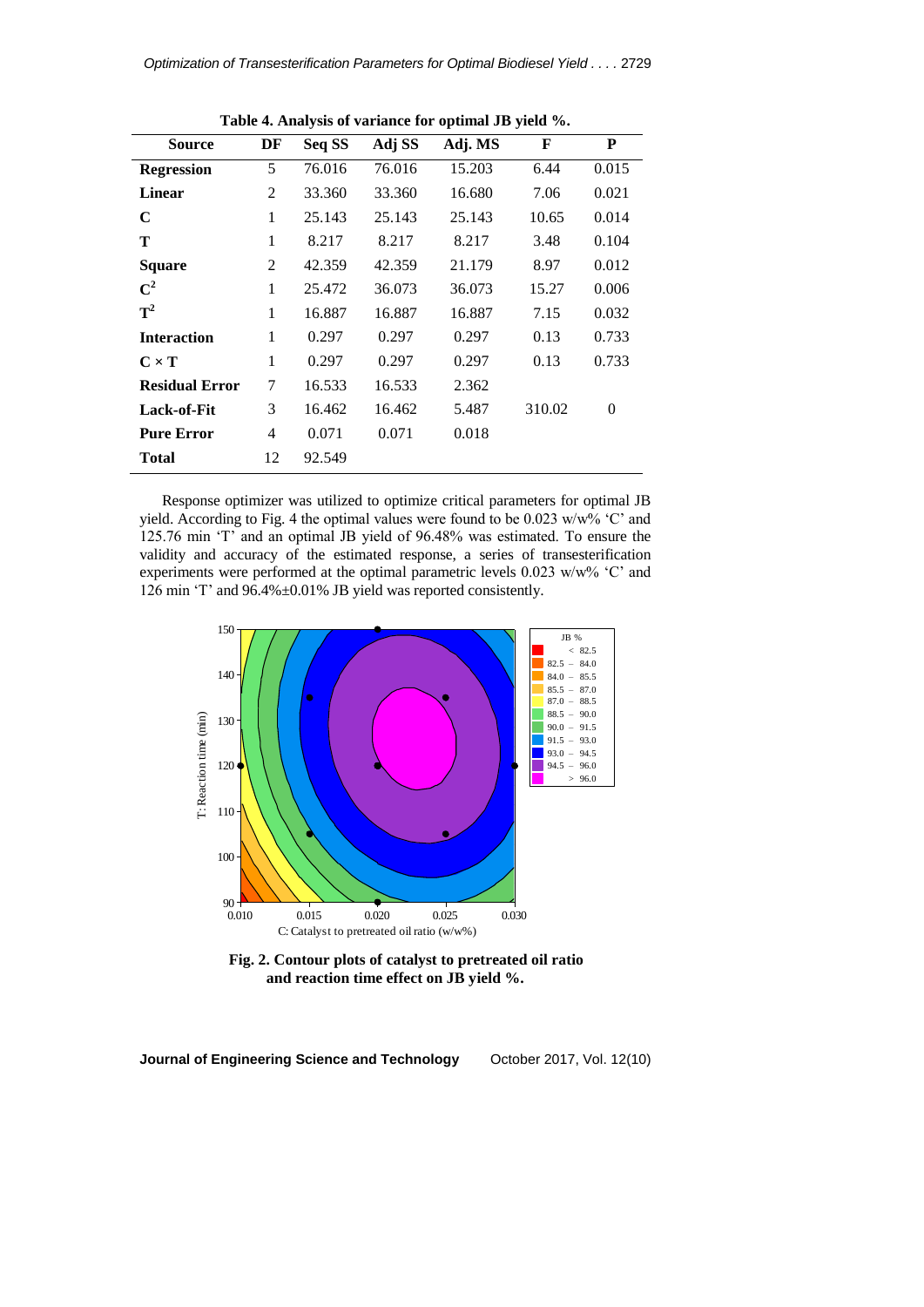

**Fig. 3. Surface plot of catalyst to pretreated oil ratio and reaction time effect on JB yield %.**



**Fig. 4. Optimization of JB yield % using response optimizer.**

## **4. Conclusions**

From the present study, it can be concluded that a potential CaO catalyst was successfully synthesized from a new species, PE seashell. FTIR spectrographic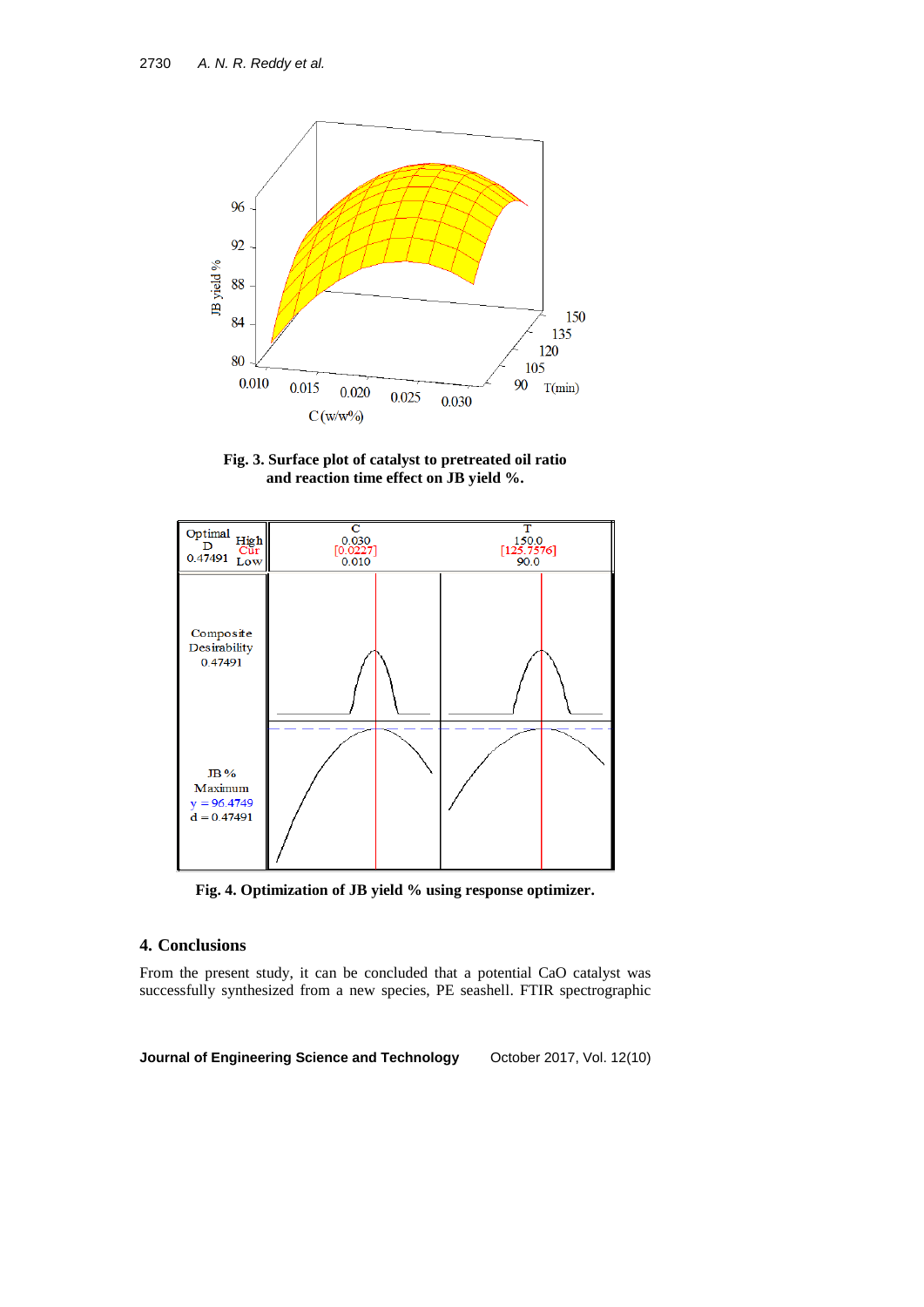test conforms the CaO presence in the synthesized catalyst. CaO catalytic efficiency was investigated in production of JB from CJO using two step transesterification. A two-factor five-level CCD based RSM was utilized to optimize the critical two parameters so as to optimize JB yield. The study has shown an optimum yield of JB 96.4%±0.01% at 0.023 w/w% catalyst to pretreated oil ratio and 126 min reaction time.

## **Acknowledgements**

This study was supported by the Department of Mechanical and Manufacturing Engineering, Faculty of Engineering, University Malaysia Sarawak (UNIMAS), Malaysia. The first author, ANR, would greatly acknowledge and express his highest gratitude to the ministry of higher education, Malaysia for awarding prestigious Malaysian international scholarship MIS-2015; KPT.B.600-4/1/12 (60).

## **References**

- 1. Srithar, K.; Arun Balasubramanian, K.; Pavendan, V.; and Ashok Kumar, B. (2017). Experimental investigations on mixing of two biodiesels blended with diesel as alternative fuel for diesel engines. *Journal of King Saud University - Engineering Sciences*, 29(1), 50-56.
- 2. Lippke, B.; Gustafson, R.; Venditti, R.; Volk, T.; Oneil, E.; Johnson, L.; Steele, P. (2011). Sustainable biofuel contributions to carbon mitigation and energy independence. *Forests*, 2(4), 861-874.
- 3. Qian, J.; Shi, H.; and Yun, Z. (2010). Preparation of biodiesel from Jatropha curcas L. oil produced by two-phase solvent extraction. *Bioresource Technology*, 101(18), 7025-7031.
- 4. Koh, M.Y.; and Mohd, G.T.I. (2011). A review of biodiesel production from Jatropha curcas L. oil. *Renewable and Sustainable Energy Reviews*, 15(5), 2240-2251.
- 5. Mofijur, M.; Masjuki, H.H.H.; Kalam, M.A.A.; Hazrat, M.A.A.; Liaquat, A. M.M.; Shahabuddin, M.; and Varman, M. (2012). Prospects of biodiesel from Jatropha in Malaysia. *Renewable and Sustainable Energy Reviews*, 16(7), 5007-5020.
- 6. Leung, D.Y.C.; Wu, X.; and Leung, M.K.H. (2010). A review on biodiesel production using catalyzed transesterification. *Applied Energy*, 87(4), 1083-1095.
- 7. Nahar, K.; and Ozores-hampton, M. (2011). *Jatropha : An Alternative Substitute to Fossil Fuel*. *Institute of Food and Agricultural Sciences*.
- 8. ANR, R.; Saleh, A.A.; Islam, M.D.S.; and Hamdan, S. (2015). Methanolysis of crude jatropha oil using heterogeneous catalyst from the seashells and eggshells as green biodiesel. *Asean Journal on Science and Technology for Development*, 32(1), 16-30.
- 9. Meher, L.C.; Churamani, C.P.; Arif, M.; Ahmed, Z.; and Naik, S.N. (2013). Jatropha curcas as a renewable source for bio-fuels - A review. *Renewable and Sustainable Energy Reviews*, 26, 397-407.